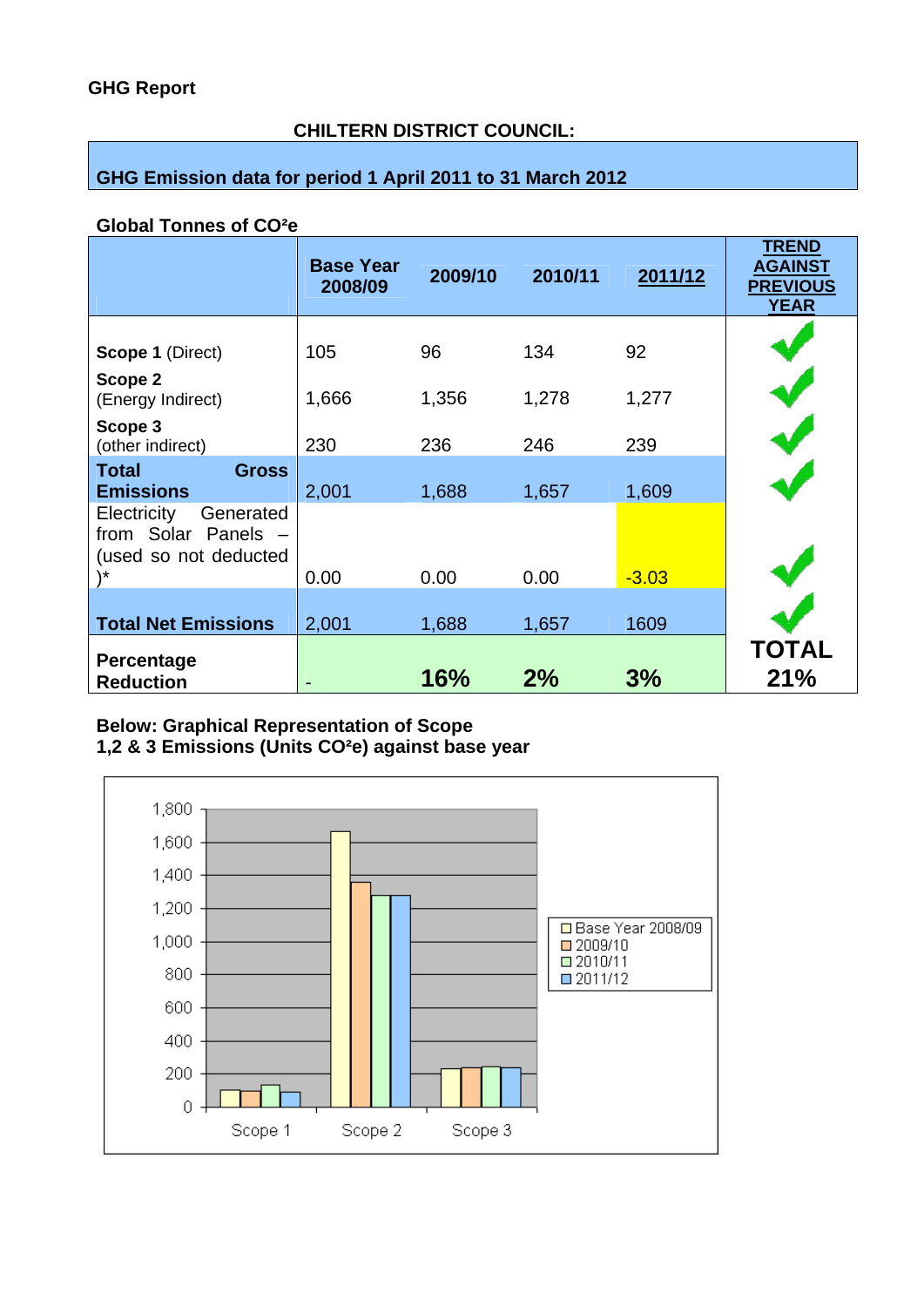## **1. Company Information**

Chiltern District Council, King George V House, King George V Road, Amersham, Bucks HP6 5AW Chief Executive: Alan Goodrum Contact: Ben Coakley Tel: 01494 732060 Email: bcoakley@chiltern.gov.uk or Debbie Cole Tel: 01494 732266 Email: dcole@chiltern.gov.uk

# **2. Reporting Period**

1st April 2011 to 31st March 2012

#### **3. Change in Emissions**

Chiltern has made a public commitment through the signing of the Climate Change Declaration. Following both senior management and Councillor support, the Council's aims and objectives have also been specifically changed to reflect the importance of mitigating and adapting to climate change. A comprehensive Climate Change Strategy and actions have been developed in order to monitor and reduce our carbon emissions. We also work in partnership with the other Authorities of Bucks to mitigate and adapt to climate change.

The Council continues to reduce its energy use and has invested in a number of renewable energy schemes. The positive impacts of these will be realised in the next GHG Report.

For further information on the Councils Climate Change Strategy please visit www.chiltern.gov.uk/sustainable.

## **4. Approach**

We have followed the Government's Guidance on how to measure and report greenhouse gas emissions. This builds upon the extensive work undertaken for the former NI185 national indicator and the Bucks wide LAA target. Please visit www.chiltern.gov.uk/sustainable for further information.

## **5. Organisational Boundary**

We are a Local Authority and have generally used 'the financial approach'

## **6. Operational Scopes**

We have measured our scope 1, 2 and significant scope 3 emissions

## **7. Geographic Breakdown**

| All operations are in the UK: | Council Offices in Amersham<br>Leisure Centres in Amersham,         | Bucks                        |
|-------------------------------|---------------------------------------------------------------------|------------------------------|
|                               | <b>Chesham and Chalfont St Peter</b><br>Amenities Depot in Amersham | <b>Bucks</b><br><b>Bucks</b> |